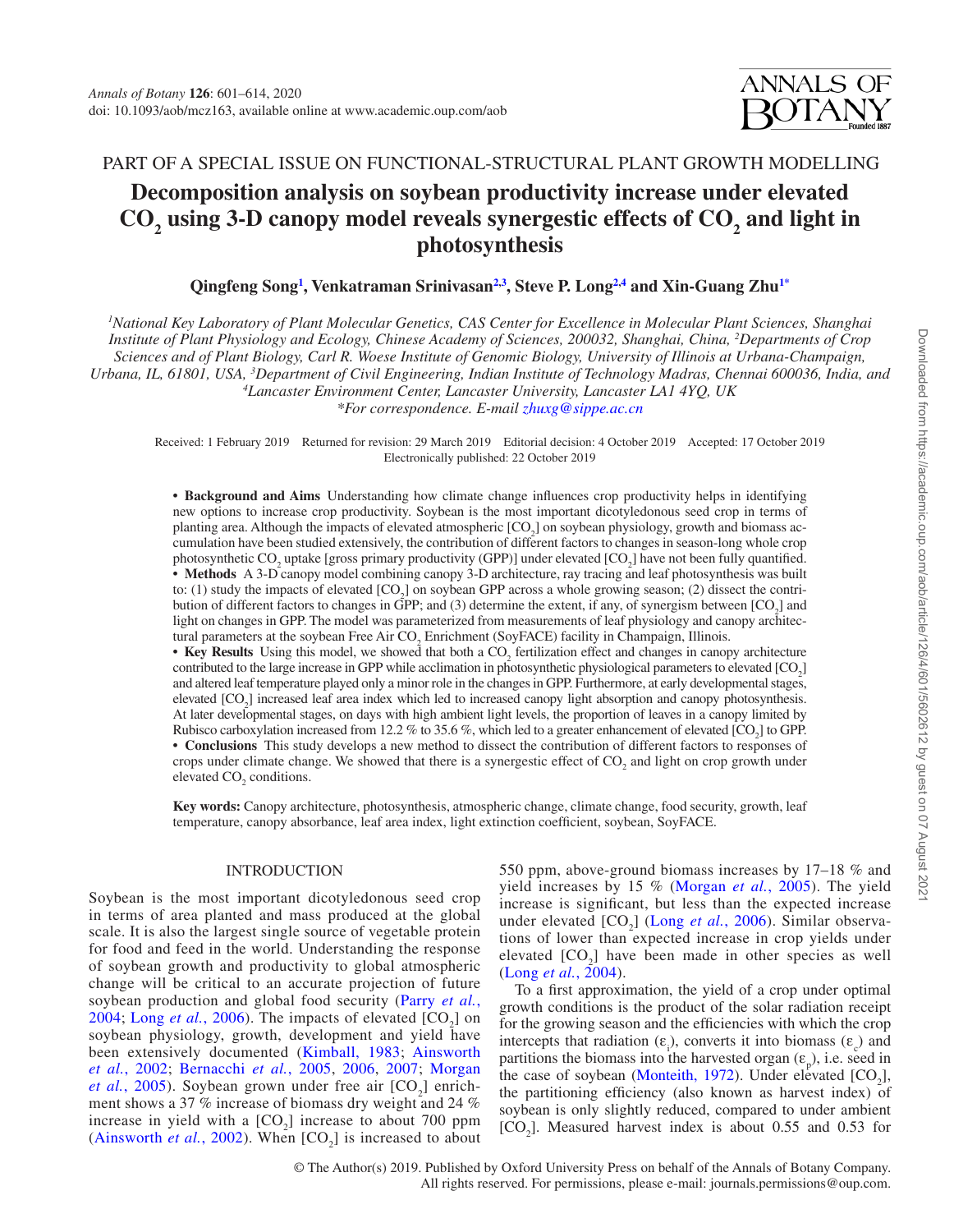In this study, we use a 3-D canopy photosynthesis model to dissect the contribution of different environmental, architectural and physiological parameters to the changes in GPP under elevated  $CO<sub>2</sub>$ . Using the model, we further show that there is a synergistic effect between  $[CO_2]$  and light for soybean grown under elevated  $CO<sub>2</sub>$ .

#### MATERIALS AND METHODS

#### *SoyFACE facility*

The data used for model parameterization in this study were collected from the SoyFACE facility (www.soyface.uiuc.edu), which employs a free air concentration enrichment (FACE) technology. SoyFACE is a 32-ha facility at the University of Illinois at Urbana-Champaign (40°03′21.3″N, 88°12′3.4″W, 230 m elevation). The soil at SoyFACE is a Drummer-Flanagan series (fine-silty, mixed, mesic Typic Endoaquoll; Morgan *et al.*, 2005), typically very deep and formed from loess and silt parent material deposited on the till and outwash plains. The average ground surface slope is <1 % at this site, with tile drains at a depth of 1–2 m below the ground surface. This rain-fed field site has been following a continuous crop rotation practice typical for the US Midwestern corn belt of soybean and maize. Extended descriptions of site, including micrometeorology and climate, have been previously described (Leakey *et al.*, 2004; Rogers *et al.*, 2004).

SoyFACE elevated  $[CO<sub>2</sub>]$  treatments consist of four blocks each with two octagonal plots of 20 m diameter within the 16 ha planted with soybean. Each block contains one control plot at an ambient  $[CO_2]$  of 370 ppm and one fumigated plot to a target  $[CO<sub>2</sub>]$  of 550 ppm, using the FACE technology of Miglietta *et al.* (2001). Fumigation was performed between sunrise and sunset and began 3 d after planting and operated over the remainder of the growing season until crop harvest.

#### *Leaf photosynthetic parameters*

 $V_{\text{cmax}}$  and  $J_{\text{max}}$  of canopy top leaves for ambient and elevated [CO<sub>2</sub>] were taken from Morgan *et al.* (2005). An exponential distribution model was used to predict  $V_{\text{cmax}}$  and  $J_{\text{max}}$  for leaves at different depth (*z*) of the canopy (eqn 1) following previous observations of  $V_{\text{cmax}}$ ,  $J_{\text{max}}$  and leaf nitrogen content in different layers of tghe canopy (Morgan *et al.*, 2004; Srinivasan *et al.*, 2016). The relationship between  $V_{\text{cmax}}$  and cumulative leaf area index (*cLAI*) from the top of the canopy was based on the vertical distribution of leaf nitrogen content in the canopy.  $V_{\text{cmax,top}}$ is the  $V_{\text{cmax}}$  of leaves in the top layer of a canopy.

$$
V_{c\max}(z) = V_{c\max,top} \cdot \exp(-0.2 \cdot cLAI(z)) \tag{1}
$$

#### *Meteorological parameters*

Air temperature (°C), relative humidity, photosynthetic photon flux density (PPFD) and diffuse PPFD were recorded with 10-min intervals at the weather station located at SoyFACE.

soybean grown under atmospheric  $[CO_2]$  of 370 and 550 ppm, respectively (Morgan *et al.*, 2005). Furthermore, given that the root : shoot ratio changes relatively little for soybean under elevated  $[CO_2]$  (Ainsworth *et al.*, 2002), the increase in yield and biomass can mainly be attributed to an increase in total  $CO_2$  uptake of the whole canopy, i.e. gross primary productivity (GPP). GPP includes the photosynthetic  $CO_2$  uptake of all leaves in the canopy, including not only those leaves at the top of the canopy which are mostly light-saturated, but also those at lower layers which are mostly light-limited. GPP is affected by many environmental factors besides light, including  $[CO_2]$ , temperature, humidity and plant water status. It is affected also by canopy size, canopy architecture, leaf

chlorophyll content and leaf photosynthetic parameters. When soybean is grown under elevated  $[CO<sub>2</sub>]$  many physiological parameters change (Long *et al.*, 2004; Ainsworth & Long, 2005), such as leaf area index (LAI) (Dermody *et al.*, 2006), the maximal rate of carboxylation under  $RuBP$  and  $CO<sub>2</sub>$  saturation ( $V_{\text{cmax}}$ ) (Long *et al.*, 2004; Morgan *et al.*, 2004), stomatal conductance (Bernacchi *et al.*, 2005) and microclimatic parameters especially leaf temperature (Long *et al.*, 2006). These changes differentially influence GPP. Increasing LAI at early crop developmental stages leads to increased GPP, but at later developmental stages an increase in LAI may decrease GPP (Srinivasan *et al.*, 2016). Decreasing  $V_{\text{cmax}}$  can monotonically decrease GPP, decreasing stomatal conductance  $(g_s)$  can similarly monotonically decrease GPP, while changes in leaf temperature  $(T_{\text{bot}})$ influence GPP in an non-linear manner dependent on ambient temperature. Given the complexity and non-linearity in the impacts of these factors on GPP, it is difficult to dissect the contribution of these individual factors and their interactions on changes in GPP and correspondingly observed increases in biomass and seed production.

In this study, we used a mathematical modelling approach to dissect the contribution of different factors to change in GPP. In fact, many mathematical models of canopy photosynthesis have been developed and used to study GPP. The sunlit–shaded canopy photosynthesis model, which divides leaves in a canopy dynamically into those that are sunlit and those that are shaded, has been used widely in predicting canopy photosynthesis of plants under different conditions (Norman, 1980; Givnish, 1988; DePury & Farquhar, 1997). This method has been used to evaluate the consequences of altering Rubisco kinetic properties and changing the speed of relaxation of photoprotection on GPP (Zhu *et al.*, 2004*a*, *b*). It has also been used to evaluate the potential changes in GPP under elevated  $[CO<sub>2</sub>]$  and to dissect the factors controlling changes in GPP (Wittig *et al.*, 2005). The sunlit–shaded model uses aggregated parameters to represent canopy architectural features. Recently, 3-D canopy models were developed which use canopy architectural features directly and can be used to predict fine details of canopy light distribuiton (Song *et al.*, 2013; Kim *et al.*, 2016). Such models can be used to study the impacts of changes in architecture on canopy photosynthesis. For example, these models have been used to evaluate the optimal architectures that maximize canopy photosynthetic  $CO_2$  uptake rate under different ambient  $[CO_2]$ (Song *et al.*, 2013), and to predict the impacts of assymetric row spacing and row orientation on GPP in sugarcane agronomy (Wang *et al.*, 2017).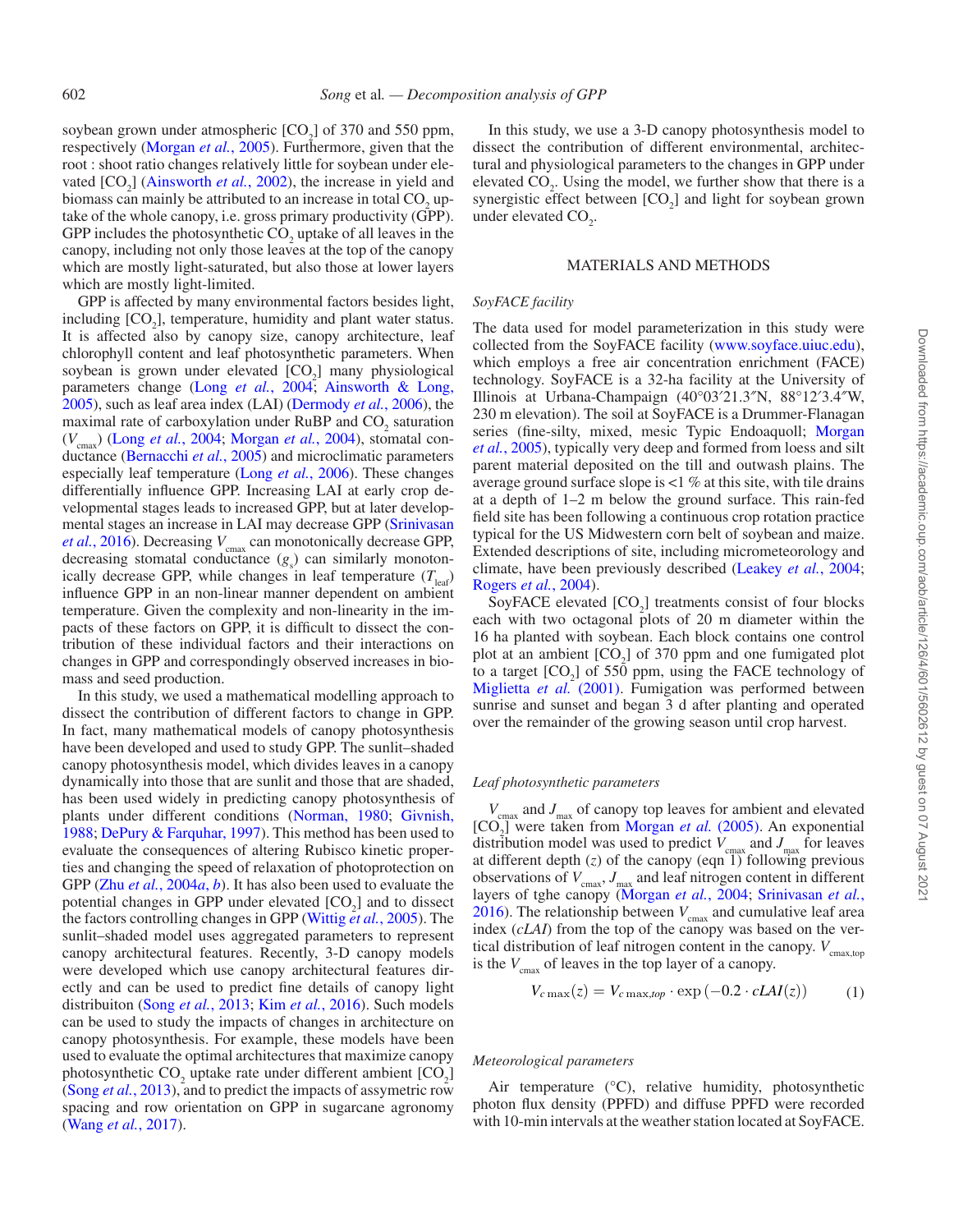#### *Calculation of GPP*

The overall workflow used to calculate GPP was as follows: (1) development of a 3-D soybean canopy photosynthesis model; (2) simulation of the light environments inside a canopy; (3) calculation of the photosynthetic rate of each leaf; and (4) calculation of the canopy photosynthetic rate by integrating the total photosynthetic rate for all leaves in a canopy. These steps are described in detail in the following sections.

#### *3-D soybean canopy model*

A 3-D soybean canopy model was developed based on the 3-D canopy modelling algorithm of Song *et al.* (2013) (the MATLAB-based program, *mCanopy-soybean*, is available from the authors upon request).

The different measurements required for the 3-D canopy model development are summarized in Supplementary Data Tables S1–S8. Leaf lengths, leaf widths, petiole lengths and angles for the left, middle and right trifoliate leaves (Tables S1–S3) were obtained using digital photography and image processing. An *in-situ* non-destructive leaf photo scanner was used to obtain a picture of the soybean trifoliate leaves at all nodes for five plants per plot. The scanner holds a leaf between two flat sheets, with the top sheet being transparent, to obtain a photo of the leaf. A standard length was placed within the frame of the picture for reference. The camera was mounted normal to the leaf plane and the leaf image was recorded using a digital camera. Leaf widths, lengths and the angles were digitally processed using the javabased image processing and analysis software ImageJ (1.48j 11 December 2013, https://imagej.nih.gov/ij/).

The internode lengths and petiole lengths (Supplementary Data Table S4) for each node in the main stem and the branches were measured for the same five plants in each plot using a ruler. Petiole angle, branch angle and leaf angle were measured using a protractor (iGaging digital protractor, http://www. igaging.com/) at midday. These measurements were made for the same five plants in each plot.

Measurements of leaf senescence were made on the same five plants in each plot, recorded twice a week for each node. Leaves that turned pale yellow to brown were considered nonphotosynthetic and senesced. Note that there was a finite duration of time between post-yellowing of leaves and complete litterfall (a few days to a week). In our 3-D model, we assume all leaves that turned yellow have senesced. During the growing season, ten plants from each plot were identified to measure development, and the presence of branches and their node lengths were measured. Using these data, a branching probability was computed (Supplementary Data Tables S5–S7).

A soybean architecture model (features in Fig. 1A–C) was developed based on these measured architecture data. The description of nodes and branches is given in Table 1. In the main stem, the base node before the first node is the VU node, which is the node growing unifoliate leaves  $(Fig, 1A)$ , and the first trifoliate leaf is on the first node V1. The second trifoliate leaf grows on the second node V2 and so on. The first branch (Br1) grows from the V1 node and the second branch (Br2) from the V2 node and so on. Internode length is the distance between two nodes (e.g. V3 internode length was the length between nodes V3 and V2). Branch angle is the angle between the main

stem and branch (Fig. 1B), petiole angle 1 is the angle between the main stem (or branch) and the common petiole of a trifoliate leaf (Fig. 1C), and petiole angle 2 (Fig. 1B) is the angle between a common petiole and the petiole of the mid-leaf of the trifoliate leaf. Mid-leaf angle is the angle between the petioles of the mid-leaf and the main vein of the mid-leaf (Fig. 1b). Leaf length and leaf width are the maximal length and width of a leaf. Leaf angle *L*, leaf angle *R* and leaf angle *M* (Fig. 1C) are the angles between the common petiole of a trifoliate leaf and the main veins of left, right and middle leaves when these leaves are laid on a horizontal plane.

## *3-D soybean canopy models applied to different days in the growing season*

Row spacing was 38 cm and the planting distance was 5 cm under both ambient and elevated  $CO<sub>2</sub>$  conditions. The integrated model was run for the year 2002 between days 168 (V1) and 267 (V16) every 3 d (Fig. 1D, E).

To simulate canopy photosynthesis throughout a growing season (Fig. 1), canopy architectural parameters (i.e. leaf length, leaf width, leaf angle, internode length, etc.) were measured at different stages of plant growth (Supplementary Data Tables S1–S4). To model the variation of node number among different plants, we used a randomization algorithm to determine the node number  $(V_x)$  for each main stem and branch as follows.

First, the maximal node number  $(V_{x \text{ max}})$  for the main stem and branches for different days of the year (DOY) were determined based on previous measurements (Castro *et al.*, 2009). Second, the probability  $p(n)$  (probability for node number = *n*) of the main stem or branches on different days were calculated based on measurement data collected in the field (Supplementary Data Table S5). A random value *i* between 0 and 1 (uniform distribution) was then generated and if  $i > \text{sum}(p(n < N))$  and  $i < \text{sum}(p(n > N+1))$ , *N* is used for  $V_{x,r}$ , which is the randomized node number. Lastly, if  $V_{x,r}$  is less than  $V_{x,max}$ ,  $V_{x,r}$  is used as the node number, and if  $V_{x}$  is larger than  $\overline{V}_{x \text{max}}$ ,  $\overline{V}_{x \text{max}}$  is used as the node number (Tables S5–S7). Pseudocode for the above process is given in the Supplementary data Methods.

Senescenced leaves were excluded from the model. The number of senescenced leaves was counted during the growing season and the number of senescenced leaves every 3 d was based on measurement data (Supplementary Data Table S8). The total number of senescenced leaves  $(N_s)$  on a DOY is the sum of the senescenced leaf number from the start day (168 DOY) to the current day. If  $N<sub>s</sub>$  is not an integer, a randomization algorithm is used to determine the total senescenced leaf number. For example, if  $N_s = 2.3$ , then leaf number being 2 is used with a probability of  $0.7$  and leaf number being 3 is used with a probability of 0.3. In the model, newly formed leaves were smaller than mature leaves. The sizes of the top three newest formed leaves (from top to bottom) were assumed to be 25 %, 50 % and 75 % of their mature sizes.

#### *Ray tracing algorithm*

The light environment in the soybean canopy was simulated using a ray tracing algorithm, fastTracer (Song *et al.*, 2013).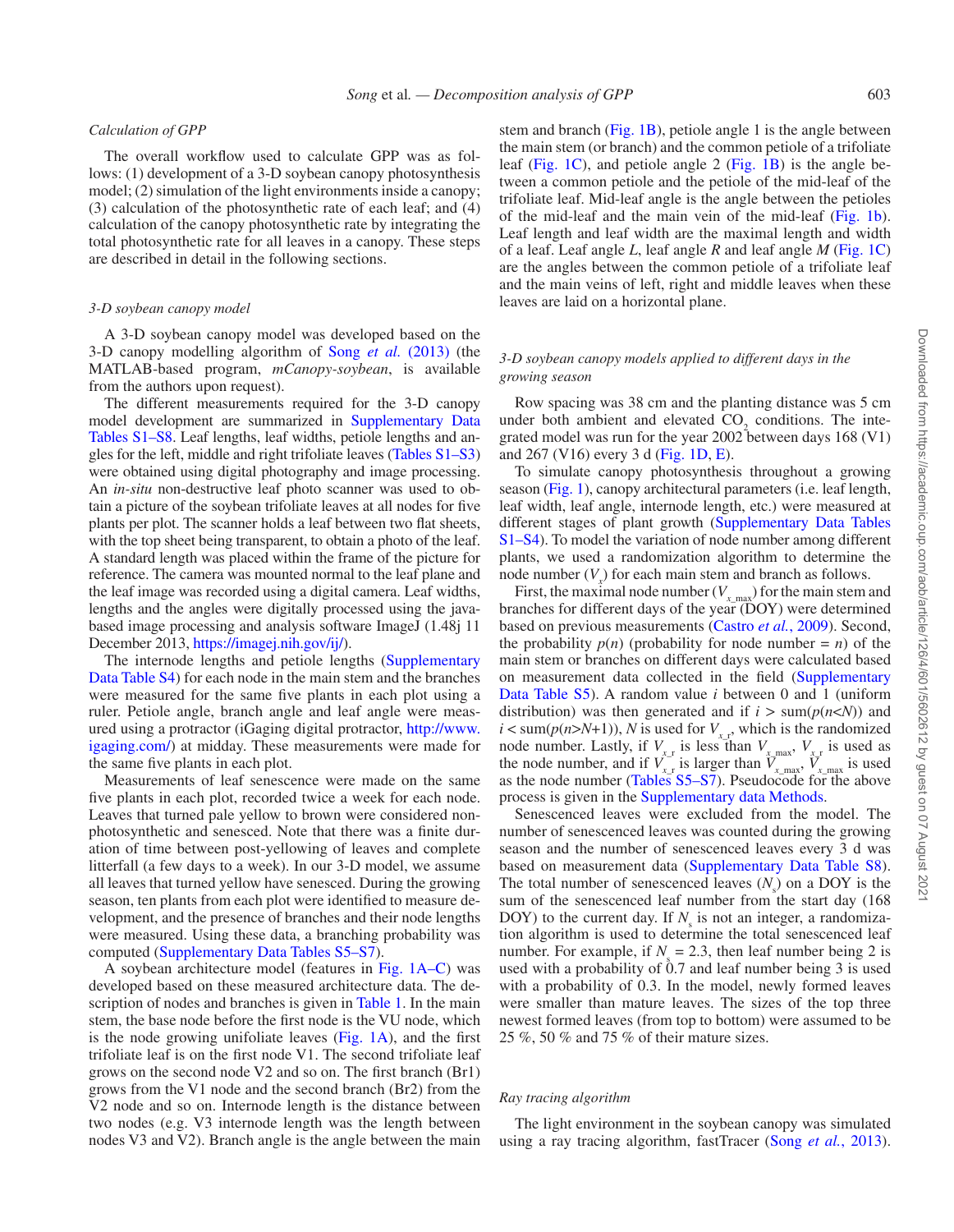

FIG. 1. Representations of the canopy architectural features for soybean. (A) VU, V1, V2, etc., are nodes of the main stem, Br1 and Br2 are branches from the main stem, and BV1, BV2 and BV3 are branch nodes. (B) The parameters internode length, branch angles, petiole angle 1, petiole angle 2 and mid-leaf angle. (C) Leaf width and length are the maximal width and length of a leaf; leaf angle L, leaf angle R and leaf angle M are shown when the trifoliolate was placed in a plane. (D, E) 3-D models of a single soybean plant at different developmental stages during a growing season under ambient  $CO_2$  (D) and elevated  $CO_2$  (E). (F–K) 3-D models of soybean canopy under ambient  $(F, G, H)$  and elevated  $CO_2$  (I, J, K) at stages V4 (DOY 180), V7 (DOY 195) and V11 (DOY 210).

Table 1*. Description of measured nodes and branches, which are used to develop the 3-D soybean canopy model at different stages in this study.*

| Nodes and branches<br><b>ID</b> |                                  | Description                                                           |  |
|---------------------------------|----------------------------------|-----------------------------------------------------------------------|--|
| VU                              | Unifoliate node                  | Fully developed leaves at the unifoliate node                         |  |
| V <sub>1</sub>                  | The first node                   | Fully developed trifoliate leaf at the node above the unifoliate node |  |
| V <sub>2</sub>                  | The second node                  | Two nodes on the main stem with fully developed trifoliate leaves     |  |
| V(n)                            | The <i>n</i> th node             | $n$ nodes on the main stem with fully developed trifoliate leaves     |  |
| BV1                             | The first node of a branch       | First fully developed trifoliate leaf at the first node of a branch   |  |
| BV2                             | The second node of a branch      | Two nodes on a branch with fully developed trifoliate leaves          |  |
| BV(n)                           | The <i>n</i> th node of a branch | <i>n</i> nodes on a branch with fully developed trifoliate leaves     |  |
| Br1                             | The first branch                 | Branch developed on the main stem at V1                               |  |
| Br2                             | The second branch                | Branch developed on the main stem at V2                               |  |
| Br(n)                           | The <i>n</i> th branch           | Branch developed on the main stem at $V(n)$                           |  |

The program for fastTracer is available upon request from the corresponding author. Measured ambient direct and diffuse photosynthetic photon flux density (PPFD) data were used as input to fastTracer. The ray tracing algorithm simulates the direct PPFD, diffuse PPFD and leaf scattering PPFD absorbed by every leaf. The simulations were conducted 15 times a day, from 0500 to 1900 h with intervals of 1 h. Using ray tracing, the calculation of PPFD distribution in the canopy was accurate for evaluating the impacts of small differences in canopy architecture, such as leaf size and leaf number and the PPFD distribution under different weather conditions, both of which were important for this study.

#### *Leaf photosynthesis calculation*

Leaf photosynthetic  $CO_2$  uptake rate was calculated with the steady-state biochemical model of  $C_3$  leaf photosynthesis (Farquhar *et al.*, 1980).

Leaf photosynthesis rate at any given  $CO_2$ , light,  $O_2$  and temperature conditions was calculated from eqn (2):

$$
P = \left[1 - \frac{\Gamma^*}{C_i}\right] \cdot \min\{W_c, W_j\} \tag{2}
$$

where:  $\Gamma^*$  is the CO<sub>2</sub> compensation point in the absence of dark respiration,  $C_i$  is the leaf intercellular  $CO_2$  concentration,  $W_c$  is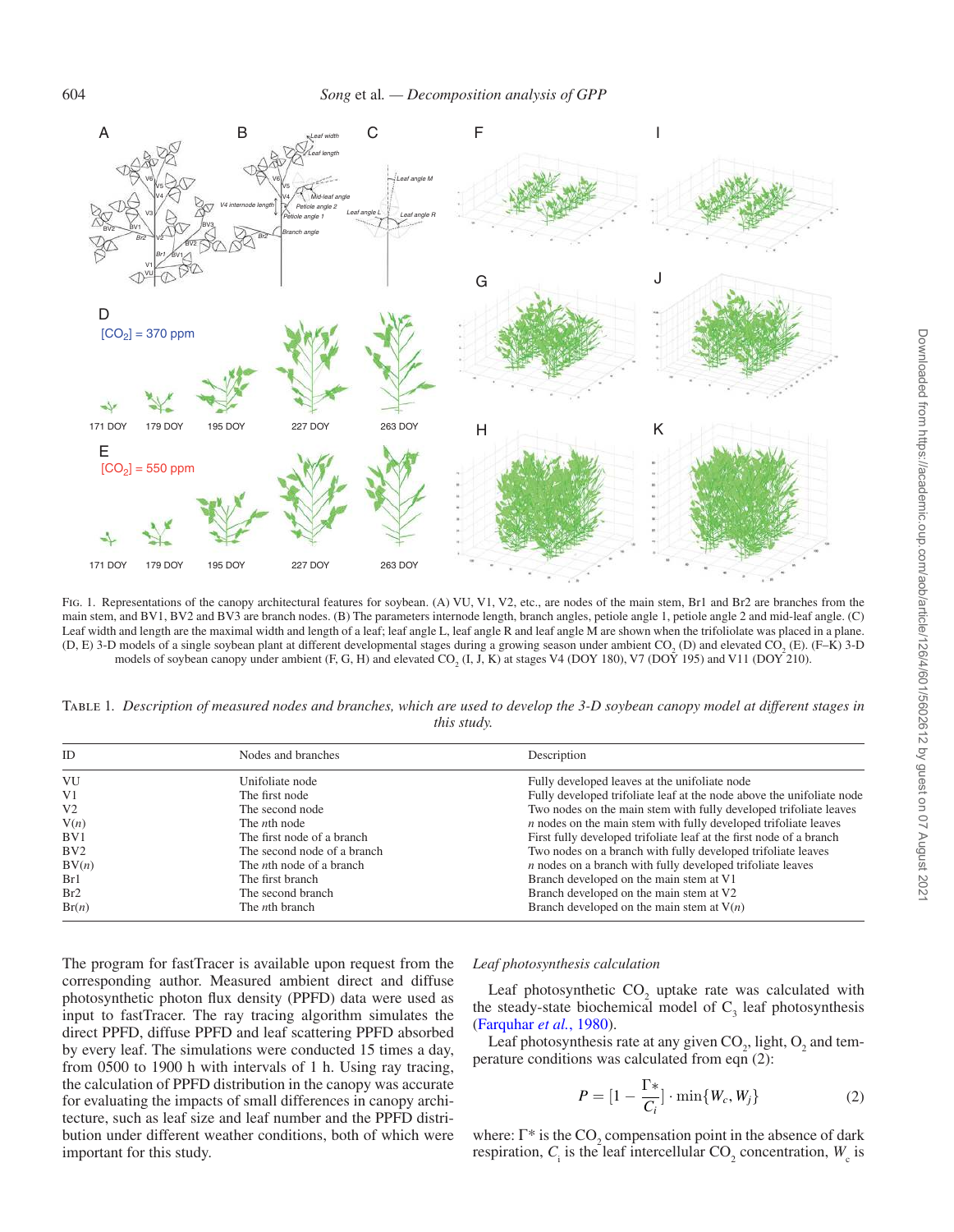the Rubisco-limited rate of carboxylation and  $W_j$  is the RuBP regeneration-limited rate of carboxylation, which were calculated from eqns (3) and (4):

$$
W_c = \frac{V_{c,\text{max}} \cdot C_i}{C_i + K_c \cdot [1 + \frac{Q_i}{K_o}]} \tag{3}
$$

$$
W_j = \frac{J \cdot C_i}{4.5 \cdot C_i + 10.5 \cdot \Gamma*}
$$
 (4)

where  $K_c$  is the Michaelis constant for  $CO_2$  (404.9 µmol mol<sup>-1</sup>),  $K_0$  is the Michaelis constant for O<sub>2</sub> (278.4 mmol mol<sup>-1</sup>) and *J* is the potential photosynthetic electron transport rate. The parameters describing impacts of temperature on Rubisco kinetics follow Bernacchi et al. (2001). Leaf temperature was assumed to be equal to air temperature *T* for the ambient condition and leaf temperature was assumed to be 1.5 °C higher under elevated  $CO_2$  than under ambient conditions based on the data from Long *et al*. (2006).

The potential electron transport rate, *J*, was calculated as:

$$
J = \frac{I_2 + J_{\text{max}} - \sqrt{\left(I_2 + J_{\text{max}}\right)^2 - 4 \cdot \Theta_{PSII} \cdot I_2 \cdot J_{\text{max}}}}{2 \cdot \Theta_{PSII}}
$$
(5)

where  $\Theta_{PSII}$  (0.864 was used) is the convexity of the nonrectangular curve,  $I_2$  is the PPFD absorbed by photosystem II (PSII), and  $J_{\text{max}}$  is the maximal electron transport rate (Chen, Zhu & Long,  $2008$ ).  $I_2$  was calculated from:

$$
I_2 = I_{sun} \cdot \alpha_l \cdot \Phi_{PSII, \max} \cdot \beta \tag{6}
$$

where  $I_{\text{sun}}$  is the PPFD incident upon a facet in a leaf simulated by the ray tracing algorithm described by Song *et al.* (2013),  $\alpha_1$  is leaf absorbance (0.85 was used),  $\Phi_{PSI, max}$  is the maximal quantum yield of PSII (0.85 was used) and *β* (0.5 was used) is the maximal fraction of quanta that reaches PSII (Chen *et al.*, 2008). The parameters used in describing the temperature response were taken from Long & Bernacchi (2003).

Estimation of Ci and gs

During the calculation of leaf photosynthesis,  $C_i$  and  $g_s$  were estimated using eqns  $(7)$ – $(12)$  as in previous studies (Humphries & Long, 1995; Song *et al.*, 2013) based on Ball *et al.* (1987). Equation (12) shows the calculation of intercellular  $CO<sub>2</sub>$  partial pressure  $(C_i, \text{ptar})$  based on the  $CO_2$  partial pressure on the leaf surface  $(C_s, \text{ptar})$ , photosynthetic  $CO_2$  assimilation rate (*A*,  $\mu$ mol m<sup>-2</sup> s<sup>-1</sup>), stomatal conductance ( $g_s$ , mmol m<sup>-2</sup> s<sup>-1</sup>) and air pressure ( $P_a$ , bar). Equation (11) shows the calculation of  $CO_2$ partial pressure on the leaf surface  $(C_s)$  based on the ambient  $CO_2$  partial pressure ( $C_a$ , µbar), photosynthetic  $CO_2$  assimilation rate (*A*), leaf boundary conductance ( $g_b$ , mmol m<sup>-2</sup> s<sup>-1</sup>) and air pressure  $(P_a)$ . The parameters *a*, *b* and *c* calculated in eqns  $(8)$ – $(10)$  are those used in eqn  $(7)$ , which is an empirical equation used to calculate  $g_s$  based on the  $CO_2$  partial pressure on the leaf surface  $(C_s)$ , photosynthetic  $CO_2$  assimilation rate (*A*), leaf boundary conductance  $(g_b)$ , relative humidity (RH), partial pressure of the saturated water vapour for the air temperature (*e* air, mbar) and for leaf temperature (*e* leaf, mbar), stomatal coefficient  $g_0(20)$  and stomatal coefficient  $g_1(11.35)$ . The equations used in this study to calculate stomatal conductance are suitable to model plants without water stress (Ball *et al.*, 1987). To adapt the Ball–Berry model to simulate plants under water stress conditions, additional factors associated with leaf water potential or soil water content are needed (Buckley *et al.*, 2003; Li *et al.*, 2012).

$$
g_s = \frac{-b + \sqrt{b^2 - 4ac}}{2a} \tag{7}
$$

$$
a = C_s \tag{8}
$$

$$
b = -(g_0 \cdot C_s + 100g_1 \cdot A - C_s \cdot g_b) \tag{9}
$$

$$
c = -(100g_1 \cdot A \cdot RH \cdot \frac{e_{air}}{e_{leaf}} \cdot g_b + g_0 \cdot C_s \cdot g_b) \tag{10}
$$

$$
C_s = C_a - \frac{A}{g_b} \cdot P_a \tag{11}
$$

$$
C_i = C_s - \frac{A}{g_s} \cdot P_a \tag{12}
$$

Temperature response of photosynthetic parameters

Leaf temperature affects photosynthetic parameters and eqns (13)–(21) were used to describe the temperature responses of photosynthetic parameters.

$$
\Theta = 0.76 + 0.018T - 3.7 \times 10^{-4} T^2 \tag{13}
$$

$$
\Gamma* = \exp(c_{\Gamma^*} - \Delta H_{a,\Gamma^*}/RT_k)
$$
\n(14)

 $C_i = 0.7C_a \cdot [(1.6740 - 6.1294 \cdot 10^{-2}T + 1.1688 \cdot 10^{-3}T^2 - 8.8741 \cdot 10^{-6}T^3)/0.73547]$  $(15)$ 

At 25 °C, 
$$
C_{i} = 0.7 C_{a}
$$

 $O_i = 210[(4.7000 \cdot 10^{-2} - 1.3087 \cdot 10^{-3}T + 2.5603 \cdot 10^{-5}T^2 - 2.1441 \cdot 10^{-7}T^3)/2.6934 \cdot 10^{-2}]$  $(16)$ 

At 25 °C, 
$$
O_i = O_a
$$

$$
V_{c\,\text{max}} = V_{c\,\text{max}\,0} \exp(c_{V_{c\,\text{max}}} - \Delta H_{a,V_{c\,\text{max}}}/RT_k) \quad (17)
$$

$$
J_{\text{max}} = J_{\text{max }0} \exp(c_{J_{\text{max}}} - \Delta H_{a,J_{\text{max}}}/RT_k)
$$
 (18)

$$
R_d = R_{d0} \exp(c_{R_d} - \Delta H_{aR_d}/RT_k)
$$
 (19)

$$
K_o = \exp(c_{K_o} - \Delta H_{a,K_o}/RT_k)
$$
 (20)

$$
K_c = \exp(c_{K_c} - \Delta H_{a.K_c}/RT_k)
$$
 (21)

Iterative calculation of Ci, gs and P under constant leaf temperature

Equations  $(1)$ – $(21)$  together form a system of equations, which was solved by using the Newton–Raphson method. During this computation, the initial  $C_i$  was calculated (eqn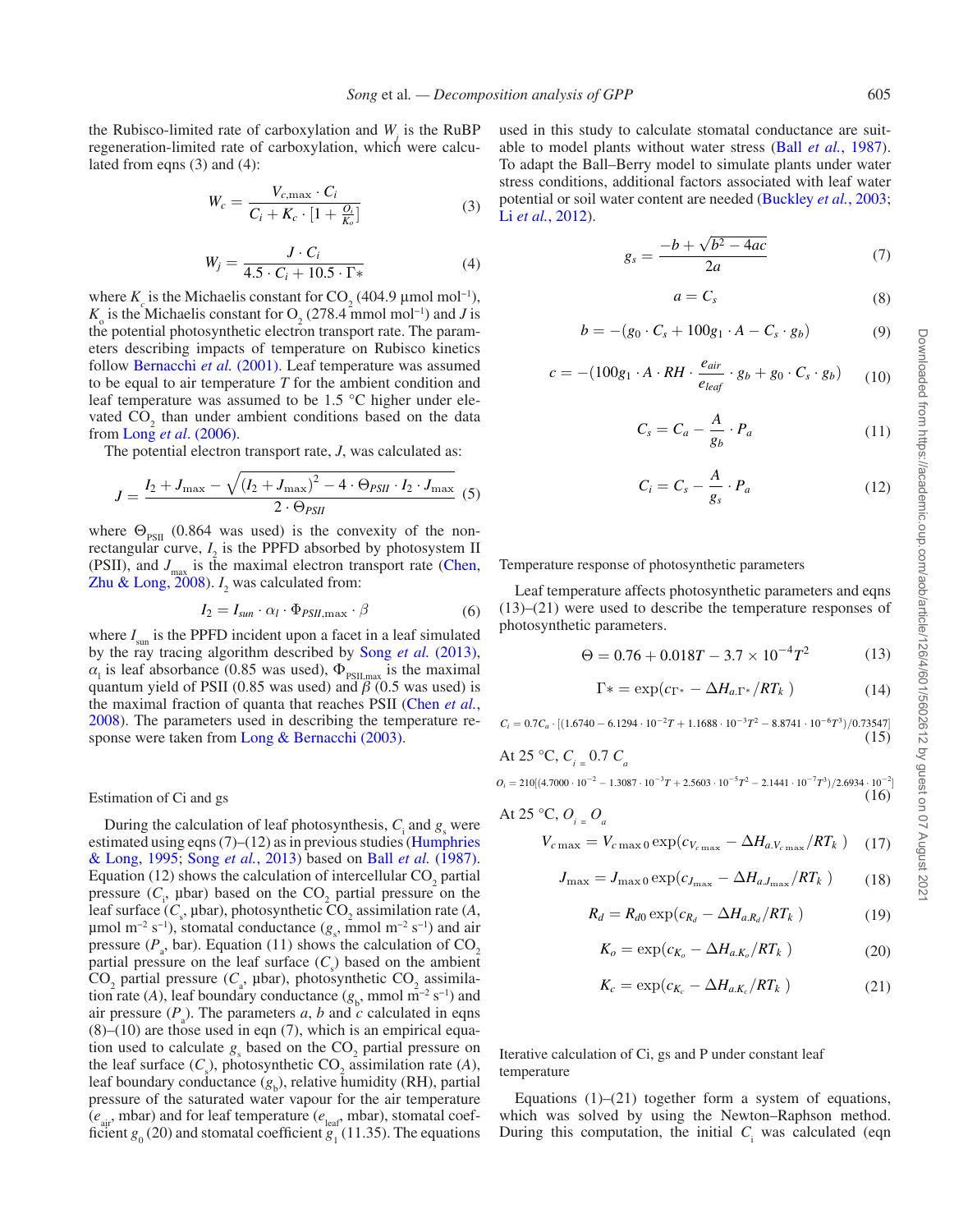15) and then used to calculate *P* (eqn 2) and  $g_s$  (eqn 7);  $C_i$  was updated using eqn (12). The calculation was terminated when either  $C_i$  reached a stable value or the maximum number of iterations was reached.

#### *Calculation of GPP*

GPP was calculated by integrating the photosynthesis rates of all leaves in a canopy (eqn 22).

$$
GPP = \frac{\sum P_i \cdot S_i}{S_{ground}} \tag{22}
$$

where  $P_i$  is leaf photosynthesis rate for the *i*th leaf facet (the '*i*' here is the sequence ID of a facet in the data file, 'leaf ID' is used to label a leaf for parameterization of leaf photosynthetic parameters) and  $S<sub>i</sub>$  is the corresponding leaf area of the leaf facet.  $S_{\text{ground}}$  is the ground area occupied by the canopy.

To study GPP on different days during the growing season and to compare the whole season GPP of soybean under ambient and elevated  $CO_2$  conditions, the GPP per day or per season was calculated by integrating GPP during a day or throughout the growing season (eqn 23).

$$
GPP_{day} = \int_{t=1}^{24} P_{c,t} dt = \int_{t=1}^{24} \int_{u=0}^{3600} P_c du dt \approx \sum_{t=1}^{24} P_{c,u} \times 3600
$$
\n(23)

where GPP day is the GPP per day,  $P_{c,t}$  is total canopy photosynthetic  $CO<sub>2</sub>$  uptake for a unit ground area during a particular hour;  $P_{c,u}$  is total canopy photosynthetic CO<sub>2</sub> uptake at the midpoint of an hour, i.e. at the 30th minute in each hour.

Cumulative GPP (cGPP) from the start day (168 DOY) to different days (*n*) between 168 DOY and 267 DOY was calculated by adding GPP $_{\text{day}}$  from the start day to day *n* (eqn 24).

$$
cGPP(n) = \sum_{i=168}^{n} GPP_{day,i} (168 \le n \le 267) \tag{24}
$$

Calculation of GPP under ambient and elevated  $CO<sub>2</sub>$ 

The model was parameterized for both ambient and elevated  $CO<sub>2</sub>$  conditions (Table 2). The parameters used include  $[CO<sub>2</sub>]$ , *V*cmax *, J*max , air temperature and canopy structure on different days from 168 DOY to 267 DOY (for each day, the model was run three times).

#### Estimation of above-ground biomass from cGPP

Model-estimated above-ground biomass was calculated based on cGPP, the harvest index, carbon content in different organs and root : shoot ratio. Briefly, we first calculated the total carbon in biomass  $(W_c)$  by subtracting respiration from cGPP assuming that respiration is 57.5  $\%$  of total photosynthetic CO<sub>2</sub> uptake (Amthor, 2000). Second, the proportion of carbon for the whole plant was calculated based on the harvest index, the proportion of carbon in pod and seed, and the proportion of

Table 2*. The different environmental (CO<sup>2</sup> concentration, air temperature), physiological (*V*cmax and* J *max ), and plant structural and developmental characteristics (leaf size, growth stage and leaf senescence) between the elevated CO<sup>2</sup> and normal CO<sup>2</sup> conditions.*

| Factor                                 |                                    | Ambient [CO <sub>2</sub> ] Elevated [CO <sub>2</sub> ]    |
|----------------------------------------|------------------------------------|-----------------------------------------------------------|
| CO <sub>2</sub> concentration (ppm)    | 370                                | 550                                                       |
| Air temperature $(^{\circ}C)$          | т                                  | $T+1.5$                                                   |
| $V_{\text{cmax}}$ and $J_{\text{max}}$ | $(+)$                              | Higher in early stages and<br>lower in later stages $(+)$ |
| Leaf size (area of single<br>leaf)     | $1.1 - 1.9 \times S (+)$<br>$S(+)$ |                                                           |
| Growth stages                          | $(+)$                              | Earlier than ambient $(+)$                                |
| Leaf senescence                        | $(+)$                              | Earlier than ambient $(+)$                                |

(+) Detailed data are presented in the supporting tables.

carbon in other parts of the soybean, which was assumed as  $(C_6H_{10}O_5)_n$ . We assumed that the composition of soybean pod and seed was carbohydrate (29 %), protein (37 %), lipid (18 %), lignin (6 %), organic acid (5 %) and mineral (5 %); this results in a proportion of carbon ( $C_{\text{pod+seed}}$ ) of 53 % in pod and seed (Amthor, 2000). We also assumed that the composition of root, stem and leaf biomass was  $(C_6H_{10}O_5)_n$ , which results in a proportion of carbon  $(C_{other})$  being 44.4 %. We further assumed a harvest index η of 0.57 (Pedersen & Lauer, 2004; Spaeth *et al.*, 2010), and then calculated the proportion of carbon in a whole soybean plant ( $C_{\text{plant}}$ ) as:

$$
C_{\text{plant}} = C_{\text{pod} + \text{seed}} \cdot \eta + C_{\text{other}} \cdot (1 - \eta) \tag{25}
$$

Whole plant biomass was given by:

$$
BM_{\text{total}} = \frac{W_c}{C_{\text{plant}}} \tag{26}
$$

Finally, assuming a ratio of root to total biomass ( $p_{\text{root}}$ ) as 18.7 % (Clough & Peet, 1981), we calculated above-ground biomass:

$$
aBM = BM_{total} \cdot p_{root} \tag{27}
$$

Dissecting the factors contributing to changes in GPP under elevated CO<sub>2</sub>

To evaluate the relative contribution of physiological parameters (i.e.  $V_{\text{cmax}}$  and  $J_{\text{max}}$ ), architectural parameters and environmental factors (i.e. air temperature and  $CO<sub>2</sub>$ ) to the changed GPP under elevated  $CO<sub>2</sub>$ , we simulated GPP under different scenarios. The method was adapted from the sensitivity analysis of a model that is commonly used in previous studies (Zhu *et al.*, 2007; Wu & Cournède, 2010). The different scenarios are listed in Table 3. The contribution of all four factors, i.e.  $CO<sub>2</sub>$  (C), canopy structure (S), temperature (T), and  $V<sub>cmax</sub>$  and  $J_{\text{max}}$  (V) can be split into the contribution of single factors *c*(C),  $c(S)$ ,  $c(T)$  and  $c(V)$ , interactions between two factors  $c(CS)$ ,  $c$ (CT),  $c$ (CV),  $c$ (ST),  $c$ (SV) and  $c$ (TV), interactions between three factors *c*(CST), *c*(CSV), *c*(CTV) and *c*(STV), and interaction between four factors *c*(CSTV) as shown in eqn (28). The contribution of any single factor  $c(X)$  was calculated from eqn (29); the contribution of an interaction of any two factors *c*(XY)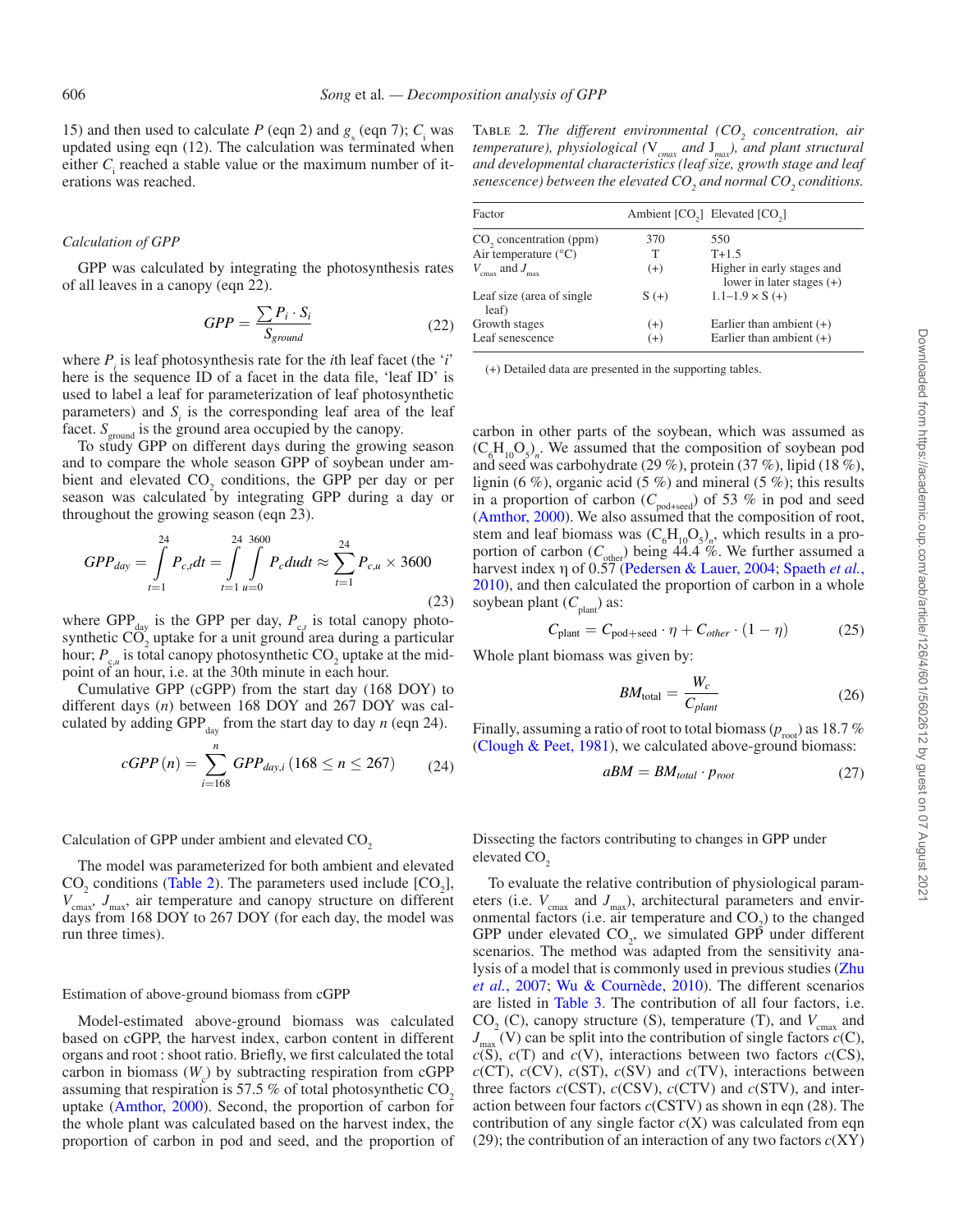Table 3*. Scenarios used to calculate GPP, which is used to dissect the contributions of individual factors ([CO<sub>2</sub>],*  $V_{cmax}$  *and*  $J_{max}$ *, T, canopy structure) and their interactions to changes in GPP*

| Scenarios | Elevated CO <sub>2</sub> (X), Ambient CO <sub>2</sub> (-) |                                      |   |                  |  |
|-----------|-----------------------------------------------------------|--------------------------------------|---|------------------|--|
|           | [CO <sub>2</sub> ]                                        | $V_{\text{cmax}}$ , $J_{\text{max}}$ | T | Canopy structure |  |
| $\circ$   |                                                           |                                      |   |                  |  |
| C         | X                                                         |                                      |   |                  |  |
| V         |                                                           | X                                    |   |                  |  |
| T         |                                                           |                                      | X |                  |  |
| S         |                                                           |                                      |   | X                |  |
| C, V      | X                                                         | X                                    |   |                  |  |
| C,T       | X                                                         |                                      | X |                  |  |
| C, S      | X                                                         |                                      |   | X                |  |
| V,T       |                                                           | X                                    | X |                  |  |
| V,S       |                                                           | X                                    |   | X                |  |
| T,S       |                                                           |                                      | X | X                |  |
| C, V, T   | X                                                         | X                                    | X |                  |  |
| C, V, S   | X                                                         | X                                    |   | X                |  |
| C,T,S     | X                                                         |                                      | X | X                |  |
| V,T,S     |                                                           | X                                    | X | X                |  |
| C.V.T.S   | X                                                         | X                                    | X | X                |  |

A dash  $(-')$  represents a factor under ambient  $CO_2$  conditions, and  $'X'$  represents a factor under elevated  $CO_2$  conditions. The scenarios include all the combinations of four factors, i.e.  $[CO_2]$ ,  $V_{\text{cmax}}$  and  $J_{\text{max}}$ , air temperature (T) and canopy structure, under two conditions, i.e. elevated  $[CO_2]$  and ambient  $[CO_2]$ .

was calculated from eqns (29) and (30); and the contribution of an interaction among any three factors *c*(XYZ) was calculated from eqns (29–31). In this study, the relative contributions of each factor and the interactions between factors were calculated by solving a system of linear equations where  $c(X)$ ,  $c(XY)$ ,  $c(XYZ)$  and  $c(CSTV)$  are variables.

$$
\begin{array}{lcl} \text{GPP (C,S,T,V)} - \text{GPP (O)} = c \, (C) & + \, c \, (S) & + \, c \, (T) & + \, c \, (V) \\ & + \, c \, (CS) & + \, c \, (CT) & + \, c \, (CV) & + \, c \, (SV) & + \, c \, (SV) \\ & + \, c \, (CST) & + \, c \, (CSV) & + \, c \, (CTV) & + \, c \, (STV) \\ & + \, c \, (CSTV) & & & \end{array} \tag{28}
$$

$$
GPP(X) - GPP(O) = c(X)
$$
 (29)

$$
GPP(X,Y) - GPP(O) = c(X) + c(Y) + c(XY) \quad (30)
$$

$$
GPP\left(X,Y,Z\right)-GPP\left(O\right)=c\left(X\right)+c\left(Y\right)+c\left(Z\right)+c\left(XY\right)+c\left(XZ\right)+c\left(YZ\right)+c\left(XYZ\right)\tag{31}
$$

#### Statistical analysis

Pearson's correlation coefficient was calculated with the R software function *cor*. Student's *t*-test was calculated with the R software function *t.test*.

#### RESULTS

#### *Canopy architectural and physiological data used to develop soybean canopy models*

Soybean grown under elevated  $[CO_2]$  revealed about a 10–90 % increase in leaf lengths and leaf widths for different leaves (Supplementary Data Tables S1 & S2). Leaf angle distributions

were assumed to be the same for both  $CO_2$  treatments based on field observations (Table S3). Internode distances were obtained from direct measurements under ambient  $[CO<sub>2</sub>]$  conditions (Table S4). Internode distances for soybean grown under elevated  $[CO<sub>2</sub>]$  were 6 % longer than under ambient [CO<sub>2</sub>] conditions (Ainsworth *et al.*, 2002). The probabilities of node numbers of the main stem and branches at the final stage were assumed to be the same between the two  $[CO<sub>2</sub>]$  conditions and were measured (Table S5). For the main stem, all measured plants had more than ten nodes; 95 % of plants had more than 11 nodes; with an increase in node number, the percentage of plants having more than the node number gradually decreased (Table S5). Node probabilities differed dramatically between branches. For example, the probability of having more than one node was 10 % for Br1, 50 % for Br2 and 30 % for Br3 (Table S5). Maximal node numbers of the main stem and different branches during a growing season under ambient and elevated  $[CO<sub>2</sub>]$  conditions are given in Tables S6 and S7, which was compiled based on a previous study (Castro *et al.*, 2009). Growth of the main stem and branch was faster under elevated  $[CO<sub>2</sub>]$  than under ambient  $[CO<sub>2</sub>]$  (Tables S6 and S7). We used the number of leaves defoliated from stands to quantify leaf senescence. Leaves senescenced faster under elevated  $[CO<sub>2</sub>]$ than under ambient  $[CO<sub>2</sub>]$  (Table S8). Leaf photosynthetic parameters,  $V_{\text{cmax}}$  and  $J_{\text{max}}$ , collected based on Bernacchi *et al.*  $(2005)$ , are shown in Table S9.

GPP during a growing season under elevated and ambient CO<sub>2</sub> conditions

Simulated GPP $_{\text{day}}$  was higher under elevated  $[CO_2]$  compared to ambient  $[CO_2]$  throughout the growing season (Fig. 2A), with the relative increase in simulated  $\text{GPP}_{\text{day}}$  being higher in the early growth season (DOY<200) (Fig.  $2\overline{B}$ ). The seasonal trends in simulated daily GPP (GPP $_{day}$ ) mimicked the behaviour of measured LAI with an initial fast increase, followed by a peak in  $GPP_{day}$  near the date of peak LAI and a final decline towards the end of the growing season (Fig. 2A, C). Simulated cGPP showed a high degree of correlation (Pearson coefficient > 0.99) with measured aBM (Morgan *et al.*, 2005), under both ambient and elevated  $[CO_2]$  conditions (Fig. 2D) (Supplementary Data Table S10). To compare the model simulation with measured data, we further estimated the above-ground biomass with cGPP. The model-estimated above-ground biomass was linearly correlated with measured values, with slope being 0.96 and 0.97 under elevated and ambient  $CO_2$ , respectively (Fig.  $2E$ ). The  $R<sup>2</sup>$  values for these two relationships were 0.995 and 0.992 for elevated and ambient  $CO_2$  respectively (Fig. 2E).

Contributions of  $CO<sub>2</sub>$  concentration, canopy structure, leaf temperature and V*cmax* and J *max* to the increase of GPP under elevated  $[CO<sub>2</sub>]$ 

Between soybean plants grown under elevated  $[CO<sub>2</sub>]$  and ambient  $[CO_2]$ , four factors (i.e.  $CO_2$  concentration, temperature,  $V_{\text{cmax}}$  and  $J_{\text{max}}$ , and canopy structure, which includes leaf size and leaf number) differed (Table 2). Here we used canopy photosynthesis models to dissect the contribution of each of these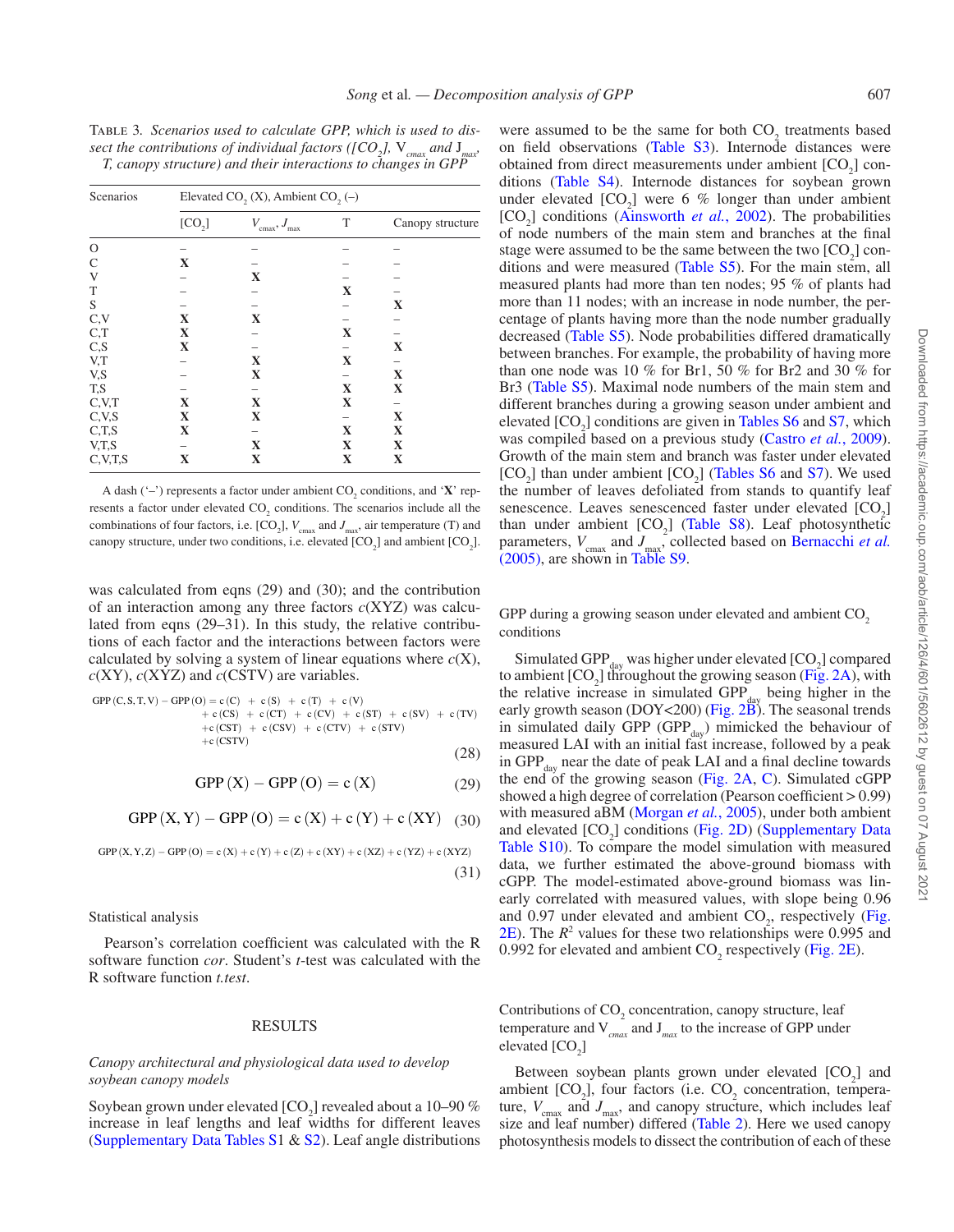

Fig. 2. (A) Daily GPP of a soybean canopy (GPP<sub>day</sub>) under either elevated or ambient [CO<sub>2</sub>] conditions. (B) Relative increase of GPP under elevated [CO<sub>2</sub>] condition as compared to the ambient [CO<sub>2</sub>] condition. GPP in A and B was model-simulated. (C) Leaf area index (LAI) simulated using the canopy models, as compared to the measured data (Dermody *et al.*, 2006) for soybean grown under elevated [CO<sub>2</sub>] and ambient [CO<sub>2</sub>] conditions. (D) Correlation between above-ground biomass (Morgan *et al.*, 2005) and calculated cumulative GPP (cGPP) at different stages. The  $R^2$  of linear fitting was > 0.99 for both ambient [CO<sub>2</sub>] and elevated  $[CO<sub>2</sub>]$  conditions. (E) Correlation between the measured above-ground biomass and model-estimated above-ground biomass from cGPP.

factors, and their interactions, to increase GPP in elevated  $[CO<sub>2</sub>]$ compared to ambient  $[CO_2]$  ( $\triangle GPP$ ) (Fig. 3). Figure 3A shows the averaged contributions over the growing season of  $CO<sub>2</sub>$ (76.7 %), canopy structure (17.2 %) and their interaction (2.6 %) to increases in  $\triangle$ GPP (Fig. 3A). The increase in air temperature under elevated  $CO_2$  showed a mild negative impact (−0.1 %) on  $\Delta$ GPP, but the interaction between CO<sub>2</sub> and temperature showed a substantial positive impact (6.9 %) on  $\triangle$ GPP (Fig. 3A).  $V_{\text{cmax}}$ and  $J_{\text{max}}$  negatively influenced  $\Delta$ GPP, i.e. decreasing GPP by −6.7 % of  $\triangle$ GPP, but their interactions with CO<sub>2</sub> had a positive impact of 3.3 % on  $\triangle$ GPP (Fig. 3A). The contributions of other interactions on  $\triangle$ GPP are not significant (<1 %) (Fig. 3A).

To further investigate the impacts of these factors on ΔGPP in different growth stages and weather conditions, we chose a Sunny day in the Early developmental stage (SE), a Cloudy day in the Late developmental stage (CL), and a Sunny day at a Later developmental stage (SL) for analysis (Fig. 3B–D). The contribution of  $CO_2$  concentration was smaller in SE (62.5 %) than in SL (99.8 %) and the contribution of canopy structure was larger in SE (20 %) than in SL  $(4.8\%)$  (Fig. 3B, D). The contribution of  $[CO<sub>2</sub>]$  was smaller in CL (93.8 %) than in SL (99.8 %) and the contribution of canopy structure was greater in CL  $(6\%)$  than in SL  $(4.8\%)$ (Fig. 3C, D).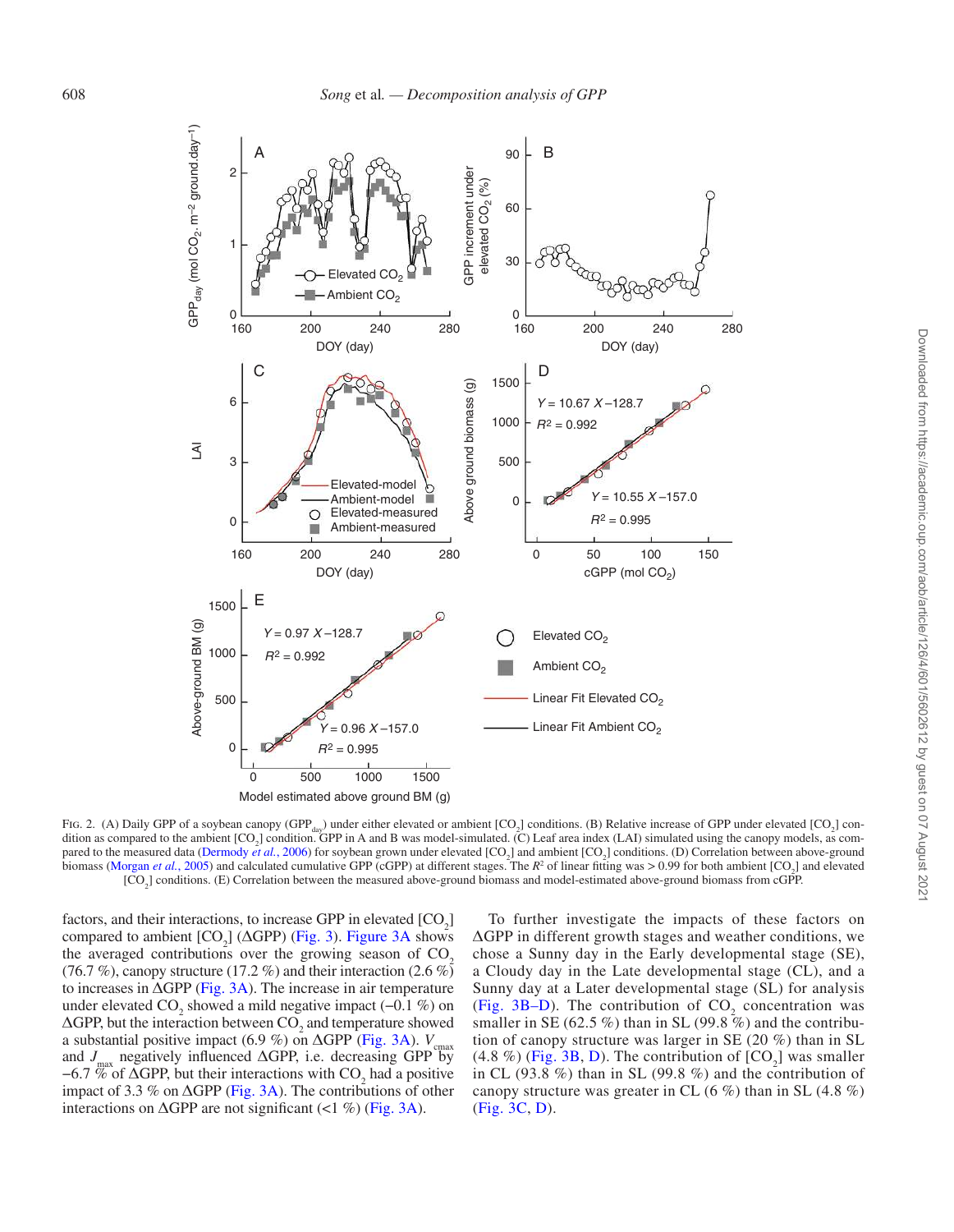

Fig. 3. Venn diagrams showing the contributions of different factors and their interactions to the increase in GPP under elevated  $CO_2$  conditions as compared to that under ambient CO<sub>2</sub> conditions for the whole growing season (A), dissected contributions on a sunny day during the early developmental stage (195 DOY) (B), dissected contributions on a cloudy day during the later developental stage (231 DOY) (C), and dissected contributions on a sunny day during the later developmental stage (234 DOY) (D).

#### *Canopy absorbance and PPFD distribution in different stages and weather conditions*

To explore the greater relative contribution of canopy structure to  $\Delta$ GPP in the earlier growth stages, we analysed the canopy absorbance for SE, SL and CL days (Fig. 4). In the earlier stages, canopy absorbance decreased with time in the morning and increased in the afternoon because the canopy was not closed to fully cover the ground  $(LAI = 2.6$ for ambient and 2.9 for elevated  $[CO_2]$ ), resulting in more light penetrating through the canopy and reaching the soil surface when solar elevation angle increased (Fig. 4B). In later growth stages, canopy absorbance was relatively constant over the course of a day (Fig. 4E, H). The difference in daily averaged canopy absorbance between the two  $[CO<sub>2</sub>]$ conditions was larger in SE (6.2 %) than SL (1.2 %) and  $\overline{\text{CL}}$  $(1.0 \%)$  (Fig. 4C, F, I).

The PPFD distribution in SE was more uniform than in SL (Fig. 5A, D). The canopy in SL experienced more scattered PPFD or sunflecks in the botttom layers than that in CL (Fig. 5D, G). The light extinction coefficients for canopies developed under elevated  $[CO_2]$  and ambient  $[CO_2]$  were almost the same in either SL, CL or SE days (Fig. 5B, E, H). With increasing cLAI, canopy absorbance increased but did not saturate in SE, increased and approached saturation at about cLAI = 6 in SL, and increased and approached saturation at about cLAI = 3 in CL. The marginal canopy absorbance, defined as d(Abs)/d(cLAI),

was much higher (0.24) in SE, comparing to those at the later stages  $(0.04$  for SL and  $0.02$  for CL) (Fig. 5C, F, I).

# Synergistic effect of PPFD on the contribution of  $[CO_2]$  to  $\Delta GPP$

For mature canopies (DOY > 207), daily  $\triangle GPP_{CO_2}$  was posi-<br>also completed  $(P_2^2 - Q_2^2 Z_2^2)$  with the daily suppose  $Z_2^2$  dentitively tively correlated  $(R^2 = 0.727)$  with the daily averaged ambient solar PPFD (Fig. 6A). In Fig. 6A, diurnal average PPFD is the diurnal averaged ambient solar PPFD, while points represent PPFD of different days of the later developmental stages. For these days, we also calculated ΔGPP contributed by elevated  $[CO<sub>2</sub>]$ , and found that on days with high ambient PPFD (i.e. sunny days), ' $\Delta$ GPP contributed by elevated CO<sub>2</sub>' was higher; on days with low ambient PPFD (i.e. cloudy days), the 'ΔGPP contributed by elevated  $CO_2'$  was lower. Although daily GPP is a function of daily total intercepted solar radiation, here we used the average ambient PPFD as the *x*-axis to ease comparison with Fig. 6B, which shows the simulated light response curves of leaf photosynthetic  $CO_2$  uptake rate (AQ curve) for both ambient and elevated  $CO_2$  conditions on 219 DOY (Fig. 6B) (data of AQ curves for 210–252 DOY are given in Supplementary Data Table S11). When PPFD was lower than about 800 µmol m−2 s−1 and photosynthesis was limted by RuBP regeneration, the increase in leaf photosynthesis rate  $(\Delta P)$  was about 11 % under elevated  $CO_2$  compared to ambient  $CO_2$  condition (Fig. 6B). When PPFD was greater than 800 µmol m<sup>-2</sup> s<sup>-1</sup>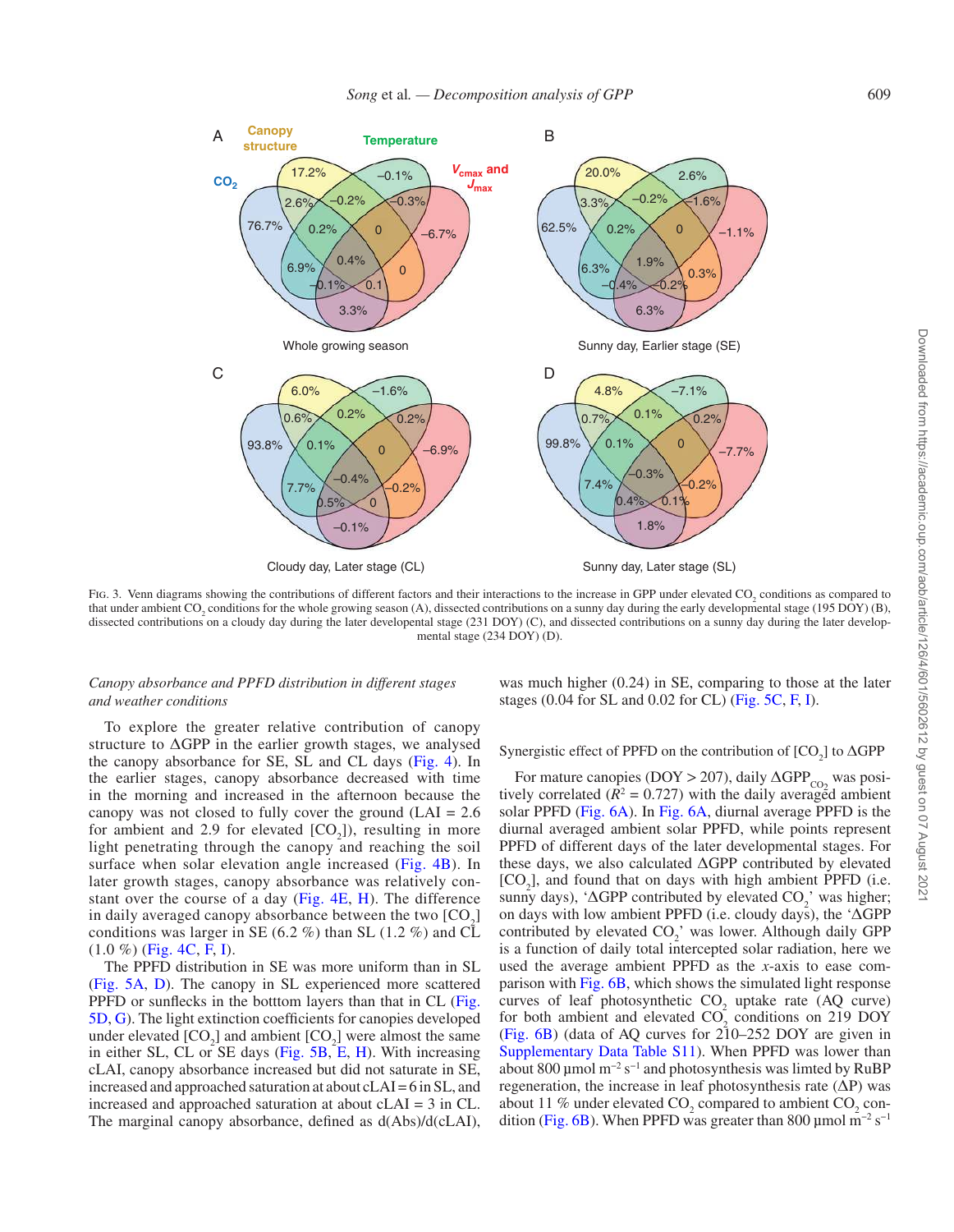

FIG. 4. Diurnal GPP (A, D, G), diurnal canopy absorbance (B, E, H) and daily averaged canopy absorbance (C, F, I) of soybean canopy on a sunny day during the early developmental stage  $(A, B, C)$ , on a sunny day during the later developmental stage  $(D, E, F)$  and on a cloudy day during the later developmental stage  $(G, F)$ H, I). The error bar shows the standard deviation of six replicates of individual model simulations.

and photosynthesis was limited by Rubisco,  $\Delta P$  was as high as 24 % (Fig. 6B).

#### DISCUSSION

This study presents a new integrative framework that coupled an explicit 3-D soybean architecture model with a ray tracing algorithm (Song *et al.*, 2013) and a leaf photosynthesis model (Farquhar *et al.*, 1980; Ball *et al.*, 1987; Monteith & Unsworth, 2007) to compute whole canopy photosynthetic response under different environments. In addition, the integrated model also incorporated the responses of photosynthetic parameters to temperature (Bernacchi *et al.*, 2001, 2003). The integrated model was employed in this study to dissect the contribution of different factors to the changes in GPP of soybean grown under elevated  $[CO_2]$ . Model simulations over the entire growing season demonstrated that  $CO_2$  fertilization and structural acclimation significantly increased whole canopy ΔGPP, while photosynthetic acclimation and leaf temperature changes played a minor effect (Fig. 3). Furthermore, we show that the impacts of these different factors on the observed ΔGPP varied with different canopy architecture parameterizations and

weather conditions (Fig. 3). Finally, we demonstrate a synergetic effect of  $CO_2$  and light on  $\triangle$ GPP. Specifically, an increase in LAI under elevated  $[CO_2]$  during the early developmental stage dramatically increased light absorption and hence canopy photosynthesis (Figs 4 and 5); at later developmental stages, on days with high ambient light (i.e. on bright sunny days), the contribution of elevated  $CO<sub>2</sub>$  to GPP was larger than that under lower ambient light (i.e. on cloudy days), because the proportion of leaves in a canopy undertaking Rubisco-limited photosynthesis increased when ambient PPFD increased (Fig. 6).

#### *A new method to dissect the contribution of different factors and their interactions to ∆GPP*

This study used the canopy architectural parameters for each devleopmental stage to construct 3-D canopy models along the growing season (Fig. 1). This enabled quantification of GPP for plants at each developmental stage (Fig. 2A, B). Previous studies have used the sunlit–shaded model to simulate light environments inside the canopy and canopy photosynthesis (DePury & Farquhar, 1997; Wang & Leuning, 1998). In this study, we applied a ray tracing algorithm coupled with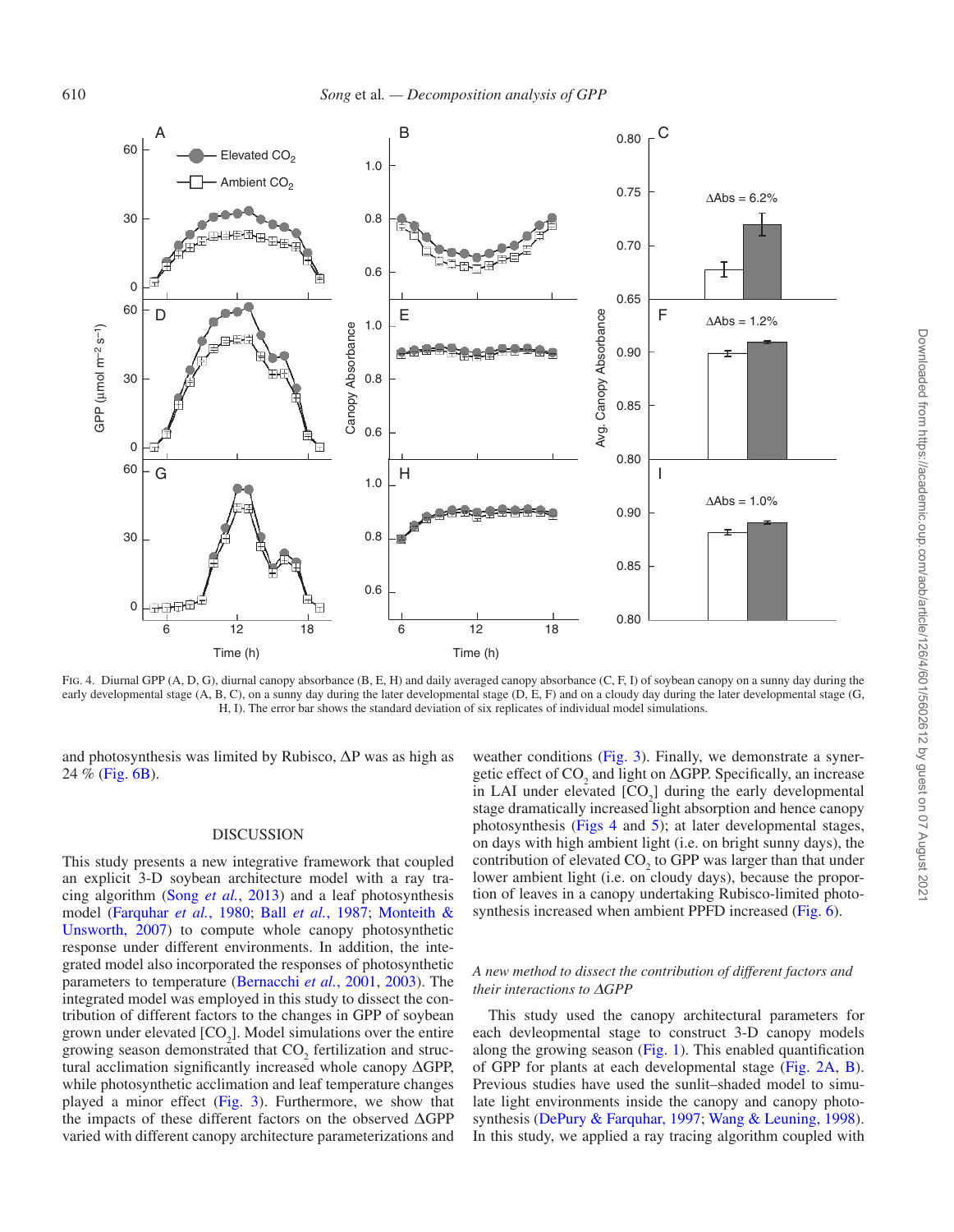

Fig. 5. Distribution of PPFD absorbed by leaves at different depths of a canopy (A, D, G), relative PPFD (PPFD/PPFD<sub>0</sub>) as a function of cumulative LAI (cLAI) (B, E, H) and canopy absorbance as a function of cLAI (C, F, I) on a sunny day during an earlier developmental stage (195 DOY, A, B, C), on a sunny day during a later developmental stage (234 DOY, D, E, F) and on a cloudy day during a later developmental stage (231 DOY, G, H, I). Relative PPFD and canopy absorbance were calculated based on the distribution of PPFD.



Fig. 6. (A) The relationship between ambient PPFD above the canopy and the contribution of  $[CO_2]$  to the increase of GPP ( $\triangle$ GPP) for a mature soybean canopy from the V10 stage to the V18 stage (207 to 264 DOY). Different points show data from different days and the  $R<sup>2</sup>$  of the linear fitting is 0.727. (B) Light response curves of leaf photosynthetic CO<sub>2</sub> uptake rates under elevated [CO<sub>2</sub>] and ambient [CO<sub>2</sub>] conditions on the 219 DOY. The curves were drawn based on the  $V_{\text{cmax}}$ and  $J_{\text{max}}$  measured on 219 DOY.

3-D canopy architecture model to simulate the fine details or heterogeneities of light environments in the soybean canopies (Fig. 5A, D, G).

Another major feature of the model was the 3-D canopy photosythesis model along the growing season. In some previous studies, 3-D canopy photosynthesis models have been built for a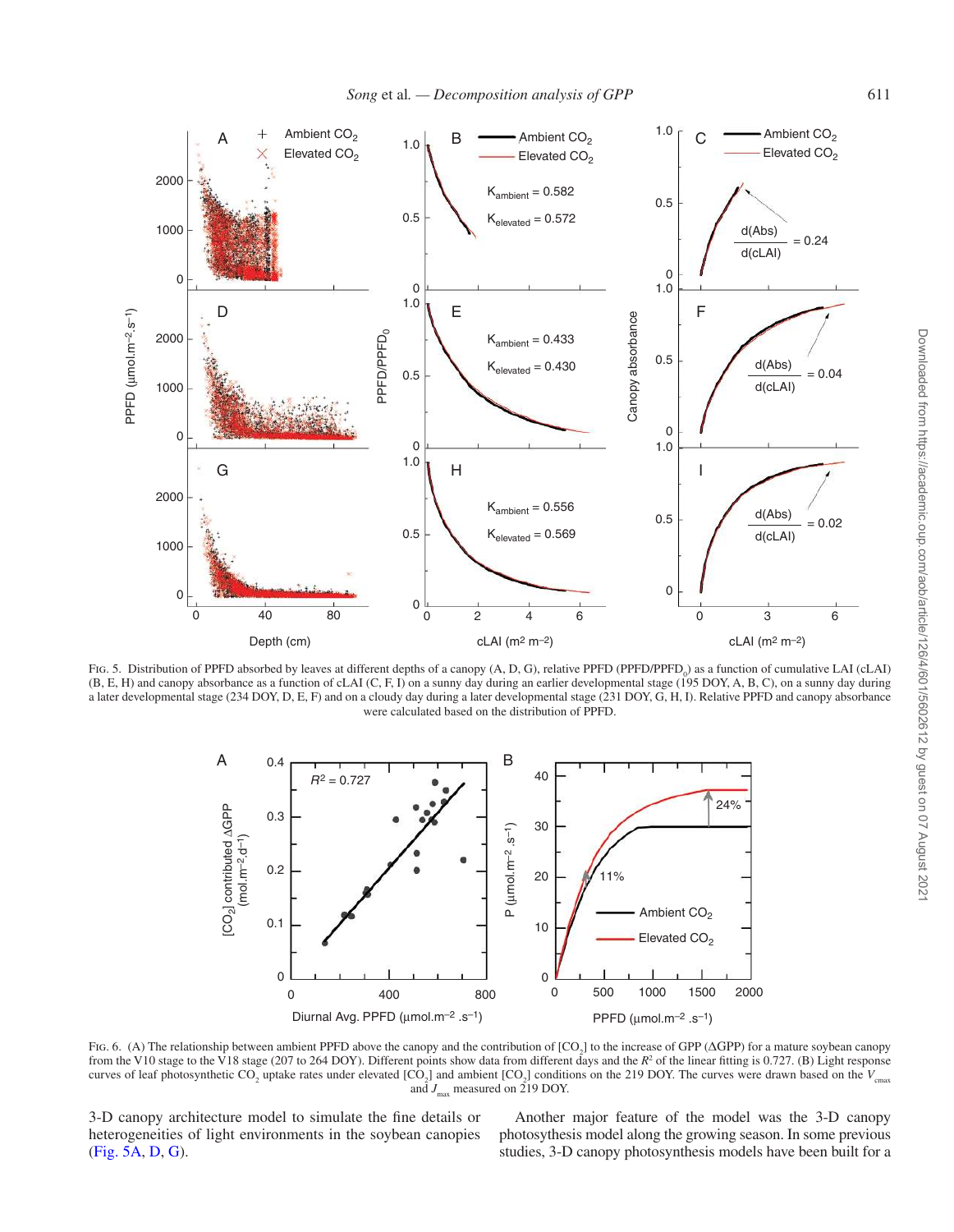particular developmental stage (Zheng *et al.*, 2008; Song *et al.*, 2013; Pound *et al.*, 2014). Here we developed a routine to extrapolate the architectural parameters along the whole growth cycle using architectural parameters measured in a representative developmental stage. Our method uses probability tables to randomize node numbers on the main stem and branches (Supplementary Data Tables S5 and S6). The senescence of soybean leaves begins from the bottom of a canopy, with senescent leaves dropping to the ground causing a decrease in LAI at later developmental stages (Setiyono *et al.*, 2008). Such leaf senescence has been modelled by decreasing the LAI (Yin, 2000). In this study, we modelled the number of senescent leaves with a probability table and those senescenced leaves was removed directly from the 3-D canopy model (Table S8; Fig. 1).

The model-calculated GPP was linearly correlated with the measured above-ground biomass (Morgan *et al.*, 2005) along the growing season, and the obtained coefficient of determination,  $R^2$ , was higher than 0.99 (Fig. 2D), which suggests that the model can be uesd to study factors influencing variations of GPP and hence biomass production. Assuming a fixed root : shoot ratio (Ainsworth *et al.*, 2002) and a fixed fraction of dark respiration (Amthor *et al.*, 2001), the model predicted a 21.4 % increase in above-ground biomass when increasing  $[CO<sub>2</sub>]$  from 370 to 550 ppm (Fig. 2; Supplementary Data Table S10). Our model prediction is largely consistent with results from earlier studies. Previous studies showed that when  $[CO<sub>2</sub>]$ is increased to about 700 ppm, total biomass increases by about 37  $\%$  (Ainsworth *et al.*, 2002); when  $[CO_2]$  is increased to about 550 ppm, above-ground biomass increases by about 17–18 % (Morgan *et al.*, 2005). The difference between the measured and predicted increase in biomass can be attributed to a number of factors: difference between the predicted vs. measured  $V_{\text{cmax}}$  and  $J_{\text{max}}$  for leaves at different layers of a canopy, and potential heterogeneity of microclimatic factors other than light (e.g.  $CO<sub>2</sub>$ , humidity) inside canopies. These areas need to be improved in future canopy photosynthesis modelling studies.

#### *Dissection of the contribution of different factors to ∆GPP*

This model provides a unique opportunity to dissect the contribution of different factors to changes in GPP (ΔGPP) under elevated  $[CO_2]$  as compared to that under ambient  $[CO_2]$ . The  $CO<sub>2</sub>$  fertilization effect showed the greatest contribution (76.7 %), followed by canopy architecture (17.2 %), to  $\Delta GPP$ (Fig. 3A). This dominant role of elevated  $[CO<sub>2</sub>]$  to  $\triangle$ GPP is consistent with an earlier study which showed that changes in the canopy photosynthetic energy conversion efficiency contributed 80 % and the interception efficiency contributed 20 % to the increase in soybean yield under elevated  $[CO<sub>2</sub>]$  (Dermody *et al.*, 2008). The contribution of canopy structure, as shown in the present study, can be further divided into the contribution of LAI and contribution from architecture. LAI directly determines the total photosynthesis leaf area and greatly influences canopy photosynthesis (Song *et al.*, 2013). In this study, the leaf size of soybean was  $1.1-1.9$  times larger under elevated  $[CO_2]$ than under ambient  $[CO_2]$  depending on the growth stages (Supplementary Data Tables S1 and S2). The architecture of the canopy was not changed under elevated  $[CO<sub>2</sub>]$  compared with ambient  $[CO<sub>2</sub>]$ .

Changes in leaf temperature showed a minor influence (−0.1 %) on ΔGPP. Temperature can influence a number of factors related to ΔGPP. First, it influenced leaf photosynthetic rates. In SoyFACE, the soybean growth temperature was around the optimal temperature for soybean leaf photosynthesis (Supplementary Data Fig. S1), which was reported to be at about 28 °C based on the temperature response to photosynthesis (Bernacchi *et al*., 2001, 2003; Medlyn *et al.*, 2002). A further increase in leaf temperature in SoyFACE decreased canopy photosynthesis. Second, temperature can alter leaf respiration. In a previous study, the negative impact of temperature on rice yield has been attributed to increased respiration at night (Peng *et al.*, 2004). Increased leaf temperature can increase leaf respiration rate, which is usually modelled via the Q10 parameter. Note that total canopy respiration is usually positively correlated with LAI and canopy total nitrogen content. LAI increased by about 19 % under elevated  $[CO<sub>2</sub>]$  (cLAI in Fig. 5E, H) which caused and increase in total canopy respiration; however, the leaf nitrogen content on a leaf area basis decreases by an average of 3.9 % in crops under elevated  $[CO_2]$  as result of Rubisco acclimation (Leakey *et al.*, 2009).

Under elevated  $[CO_2]$  conditions, while Rubisco content decreases by 19 %,  $V_{\text{cmax}}$  at 25 °C decreases only by 15 % due to increased Rubisco activation state (Ainsworth & Long, 2005). The photosynthetic acclimation to growth under elevated  $[CO<sub>2</sub>]$ observed in later developmental stages under the elevated  $[CO<sub>2</sub>]$ condition increases the nitrogen use efficiency of the photosynthesis system (Long *et al.*, 2004) and contributed to ΔGPP by about −6.7 % (Fig. 3).

# Synergetic effect of  $\mathrm{CO}_2$  and light on  $\Delta \mathrm{GPP}$

This study reveals a synergetic effect of  $CO_2$  and light on  $\Delta$ GPP. On the one hand, elevated CO<sub>2</sub> promoted photosynthesis and growth of the plant canopy, which resulted in a higher LAI. The higher LAI led to more light absorption, which increased canopy photosynthesis. At early developmental stages, when LAI was relatively low, canopy absorbance under elevated  $[CO<sub>2</sub>]$  can be 6.2 % higher than that under ambient  $[CO<sub>2</sub>]$  (Fig. 4C). This positive effect of LAI on light absorbance decreased with increasing LAI; at later developmental stages, the difference in canopy absorbance between canopies grown under elevated vs. ambient  $[CO_2]$  was only about 1–1.2 % because the canopy intercepted about 90 % of total PPFD when  $LAI > 6$ (Fig. 5F, I). The increase in leaf area under elevated  $CO_2$  can increase canopy respiration, which decreased the positive impact of increasing LAI on net canopy photosynthesis. In fact, greater than optimal LAI can even lead to decreased canopy photosynthesis (McCree & Troughton, 1966; Anten *et al.*, 1995; Song *et al.*, 2013).

The synergistic effect between  $CO_2$  and light on  $\triangle GPP$ is shown by the correlation between daily averaged PPFD and  $\triangle$ GPP (Fig. 6A), which shows that the impact of elevated  $[CO_2]$  on  $\triangle$ GPP was positively correlated with ambient PPFD. Canopy photosynthetic rate is the integral of photosynthetic rates of all leaves in a canopy. Every facet of the every leaf in a canopy is under either Rubisco limitation or RuBPregeneration limitation depending on its photosynthetic parameters and the absorbed PPFD. The proportion of leaves in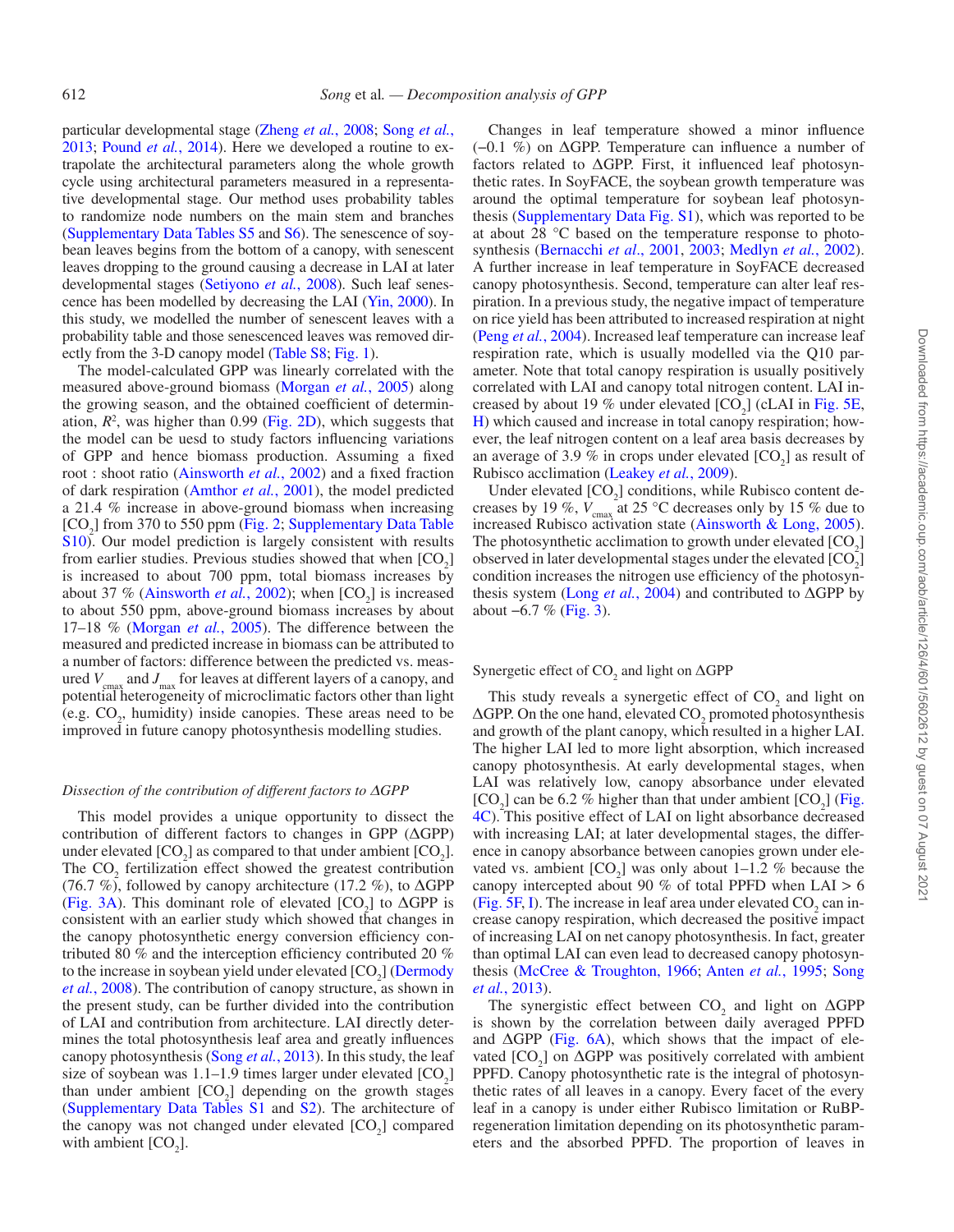which photosynthesis is limited by Rubisco is higher on sunny days than on cloudy days.  $CO<sub>2</sub>$  can influence photosynthesis through two mechanisms, i.e. suppressing photorespiration and increasing substrate availability to Rubisco (Long *et al.*, 2004). When photosynthesis was limited by RuBP regeneration, leaf photosynthetic rate under a  $[CO<sub>2</sub>]$  of 550 ppm was 11 % higher than that under a  $[CO_2]$  of 370 ppm, mainly due to suppression of photorespiration (at low light in Fig.  $6B$ ); in contrast, when photosynthesis was limited by Rubisco, a potential 24 % increase in leaf photosynthetic rate was predicted as a result of both suppressing photorespiration and increased substrate availablity for Rubisco (at high light in Fig. 6B). Therefore, with an increase in ambient PPFD, the proportion of leaves under Rubisco-limited photosynthesis increases from 12.2 % under low PPFD to 35.6 % under high PPFD (Supplementary Data Fig. S2), which leads to an increased contribution of elevated  $CO_2$  on canopy photosynthesis or  $\Delta$ GPP.

#### **CONCLUSION**

We integrated an existing 3-D canopy photosynthesis model (Song *et al.*, 2013) with data describing the architectural and physiological changes of soybean grown under ambient and elevated  $[CO_2]$  to build a soybean canopy model throughout the whole growing season. The integrated 3-D soybean models were then used to dissect the contribution of the different acclimation responses, i.e.  $[CO_2]$ ,  $V_{\text{cmax}}$ ,  $J_{\text{max}}$ , canopy architecture, leaf temperature and their interactions, on whole-canopy GPP. The study demostrates the synergetic effect of  $[CO_2]$  and light on GPP under elevated  $[CO<sub>2</sub>]$ .

#### SUPPLEMENTARY DATA

Supplementary data are available online at https://academic. oup.com/aob and consist of the following. Table S1: Leaf length of soybean in the mature stage under both ambient and elevated  $CO<sub>2</sub>$  conditions. Table S2: Leaf widths of soybean in the mature stage under both ambient and elevated  $CO<sub>2</sub>$  conditions. Table S3: Branch angle, petiole angle, mid-leaf angle and leaf angles of leaf, middle and right leaves in a trifoliate leaf in the mature stage used for parameterization of the soybean architecture models under both ambient and elevated  $CO_2$  conditions. Table S4: Internode and petiole lengths for each node in the main stem and those for branches used for parameterization of models under ambient  $CO_2$  conditions. Table S5: Probabilities of node numbers for the main stem and the branches used for parameterization of the canopy architecture model under both ambient and elevated  $CO_2$  conditions. Table S6: Maximal node numbers of the main stem and the branches for Br1 to Br2 of soybean under ambient and elevated  $CO_2$  conditions. Table S7: Maximal node numbers of the main stem and branches for Br3 to Br6 of soybean under ambient and elevated  $CO_2$  conditions. Table S8: Senescence leaf numbers in every 3 d for soybean grown under ambient and elevated  $CO<sub>2</sub>$  conditions. Table S9:  $V_{\text{cmax}}$  and  $J_{\text{max}}$  for top leaves of soybean grown under ambient and elevated  $CO_2$  conditions during a growing season. Table S10: Biomass, model-calculated cumulative GPP. Table S11: Leaf photosynthesis at different PPFD under both ambient and elevated  $[CO_2]$  conditions. Figure S1: Air temperature, relative

humidity and photosynthetic photon flux density during the growing season from 168 DOY to 267 DOY used for modelling canopy photosynthesis. Figure S2: The proportion of Rubiscolimited photosynthesis under high light and under low light. Methods: Pseudocode for the randomized process.

#### FUNDING

The authors acknowledge funding from the Bill and Melinda Gates Foundation grant (grant no. OPP1172157), National Natural Science Foundation of China (grant nos. 31970378, 31870214), Ministry of Science and Technology (grant no. 2015CB150104) and Strategic Priority Research Program of the Chinese Academy of Sciences (grant no. XDB27020105).

#### ACKNOWLEDGEMENT

The authors declare no conflicts of interest.

#### LITERATURE CITED

- **Ainsworth EA, Davey PA, Bernacchi CJ,** *et al.* **2002.** A meta-analysis of elevated [CO<sub>2</sub>] effects on soybean (*Glycine max*) physiology, growth and yield. *Global Change Biology* **8**: 695–709.
- **Ainsworth EA, Long SP. 2005.** What have we learned from 15 years of freeair  $CO_2$  enrichment (FACE)? A meta-analytic review of the responses of photosynthesis, canopy properties and plant production to rising CO<sub>2</sub>. New *Phytologist* **165**: 351–372.
- **Amthor JS. 2000.** The McCree-de Wit-Penning de Vries-Thornley respiration paradigms: 30 years later. *Annals of Botany* **86**: 1–20.
- **Amthor JS, Koch GW, Willms JR, Layzell DB. 2001.** Leaf  $O_2$  uptake in the dark is independent of coincident CO<sub>2</sub> partial pressure. *Journal of Experimental Botany* **52**: 2235–2238.
- **Anten NPR, Schieving F, Medina E, Werger MJA, Schuffelen P. 1995.**  Optimal leaf area indices in C3 and C4 mono- and dicotyledonous species at low and high nitrogen availability. *Physiologia Plantarum* **95**: 541–550.
- **Ball JT, Woodrow IE, Berry JA. 1987.** A model predicting stomatal conductance and its contribution to the control of photosynthesis under different environmental conditions. In: Biggins J, ed. *Progress in photosynthesis research*. Dordrecht: Springer, 221–224.
- **Bernacchi CJ, Kimball BA, Quarles DR, Long SP, Ort DR. 2007.** Decreases in stomatal conductance of soybean under open-air elevation of  $[CO<sub>2</sub>]$  are closely coupled with decreases in ecosystem evapotranspiration. *Plant Physiology* **143**: 134–144.
- **Bernacchi CJ, Leakey ADB, Heady LE,** *et al*. **2006.** Hourly and seasonal variation in photosynthesis and stomatal conductance of soybean grown at future  $CO<sub>2</sub>$  and ozone concentrations for 3 years under fully open-air field conditions. *Plant, Cell & Environment* **29**: 2077–2090.
- **Bernacchi CJ, Morgan PB, Ort DR, Long SP. 2005.** The growth of soybean under free air  $[CO<sub>2</sub>]$  enrichment (FACE) stimulates photosynthesis while decreasing in vivo Rubisco capacity. *Planta* **220**: 434–446.
- **Bernacchi CJ, Pimentel C, Long SP. 2003.** In vivo temperature response functions of parameters required to model RuBP-limited photosynthesis. *Plant, Cell & Environment* **26**: 1419–1430.
- **Bernacchi CJ, Singsaas EL, Pimentel C, Portis AR Jr, Long SP. 2001.**  Improved temperature response functions for models of Rubisco-limited photosynthesis. *Plant, Cell & Environment* **24**: 253–259.
- **Buckley TN, Mott KA, Farquhar GD. 2003.** A hydromechanical and biochemical model of stomatal conductance. *Plant, Cell & Environment* **26**: 1767–1785.
- **Castro JC, Dohleman FG, Bernacchi CJ, Long SP. 2009. Elevated CO<sub>2</sub> sig**nificantly delays reproductive development of soybean under Free-Air Concentration Enrichment (FACE). *Journal of Experimental Botany* **60**: 2945–2951.
- **Chen CP, Zhu X-G, Long SP. 2008.** The effect of leaf-level spatial variability in photosynthetic capacity on biochemical parameter estimates using the Farquhar model: a theoretical analysis. *Plant Physiology* **148**: 1139–1147.